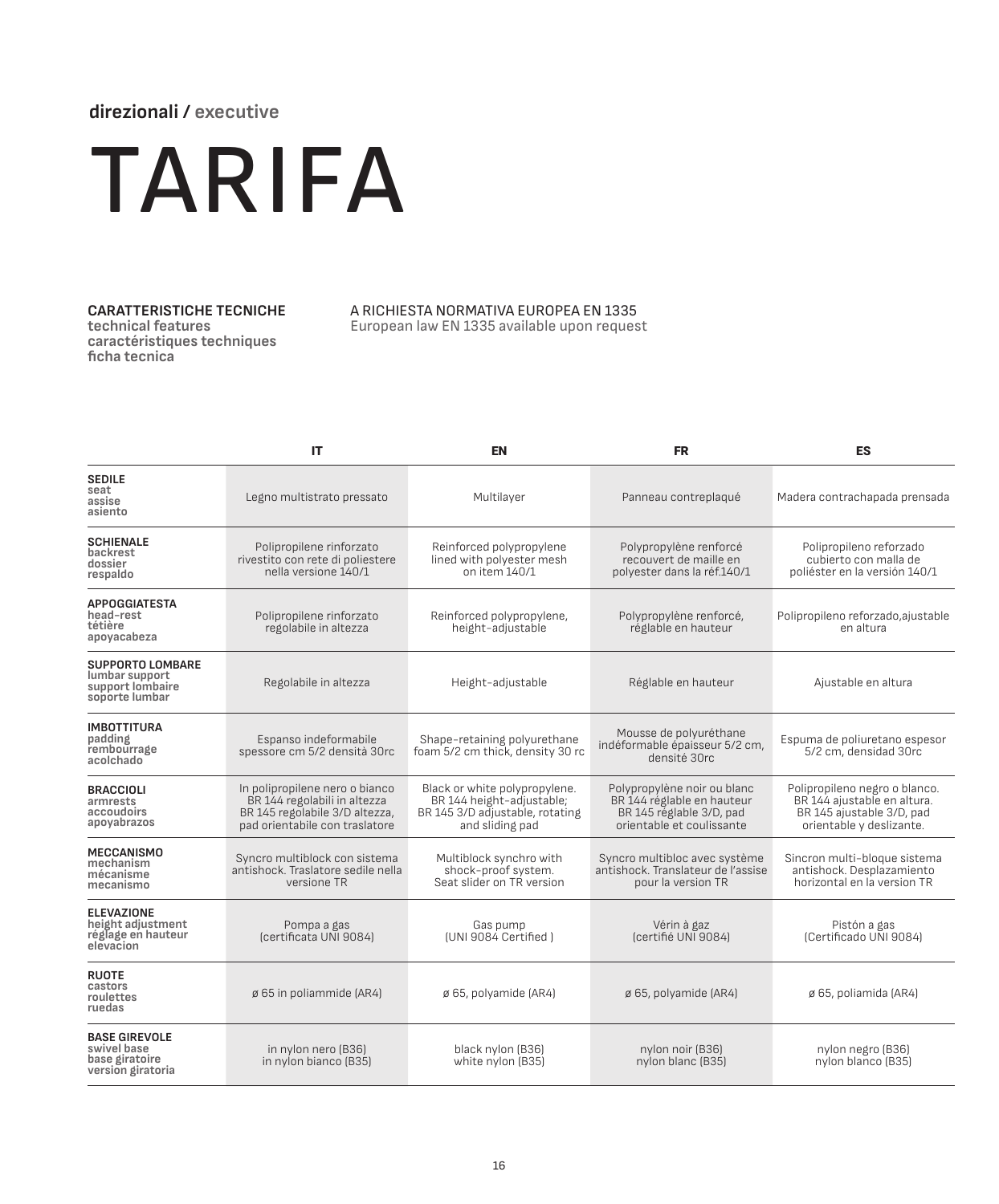|               | <b>DIMENSIONI</b><br><b>Sizes</b>                | <b>CODICE ART.</b><br>Item code | <b>DESCRIZIONE</b><br>Description                                                                                                                                                                   | €<br>cat.1 | €<br>cat.2 | 0 | KG    | M3    |
|---------------|--------------------------------------------------|---------------------------------|-----------------------------------------------------------------------------------------------------------------------------------------------------------------------------------------------------|------------|------------|---|-------|-------|
| <b>TARIFA</b> |                                                  |                                 |                                                                                                                                                                                                     |            |            |   |       |       |
|               | 123-131                                          | P142D                           | Direzionale con appoggiatesta regolabile in altezza,<br>syncro multiblock, base e cover neri                                                                                                        |            |            |   |       |       |
|               | $\leftrightarrow$ 51<br>$\nabla$<br>70           |                                 | Executive armchair with height-adjustable headrest,<br>multi block synchro, black base and outer shell                                                                                              |            |            | 1 | 16,00 | 0,171 |
|               | 123-131                                          | <b>P142DTR</b>                  | Direzionale con appoggiatesta regolabile in altezza,<br>syncro multiblock e traslatore sedile, base e cover neri                                                                                    |            |            |   |       |       |
|               | $\leftrightarrow$ 51<br>$\sqrt{ }$<br>70         |                                 | Executive armchair with height-adjustable headrest,<br>multi block synchro and seat slider, black base and outer shell                                                                              |            |            | 1 | 16,00 | 0,171 |
|               | 105-113                                          | P143D                           | Semi-direzionale con syncro multiblock, base e cover<br>neri                                                                                                                                        |            |            |   |       |       |
|               | $\leftrightarrow$ 51<br>ℤ<br>70                  |                                 | Manager armchair with multi-block synchro, black<br>base and outer shell                                                                                                                            |            |            | 1 | 15,60 | 0,171 |
|               | $105 - 113$                                      | <b>P143DTR</b>                  | Semi-direzionale con syncro multiblock e traslatore<br>sedile, base e cover neri                                                                                                                    |            |            |   |       |       |
|               | $\leftrightarrow$ 51<br>$\nabla$<br>70           |                                 | Manager armchair with multi-block synchro and<br>seat slider, black base and outer shell                                                                                                            |            |            | 1 | 15,60 | 0,171 |
|               |                                                  |                                 | versione rete / mesh back                                                                                                                                                                           |            |            |   |       |       |
|               | 123-131                                          | P140D                           | Direzionale con appoggiatesta regolabile in altezza,<br>syncro multiblock, schienale rete, base e cover neri                                                                                        |            |            |   |       |       |
|               | $\leftrightarrow$ 51<br>$\nu$ <sup>70</sup>      |                                 | Executive mesh back armchair with height-adjustable<br>headrest, multi block synchro, black base and outer shell                                                                                    |            |            | 1 | 15,00 | 0,171 |
|               | 123-131                                          | P140DTR                         | Direzionale con appoggiatesta regolabile in altezza, syncro                                                                                                                                         |            |            |   |       |       |
|               | $\leftrightarrow$ 51<br>$\bar{\mathbb{Z}}$<br>70 |                                 | multiblock traslatore sedile, schienale rete, base e cover neri<br>Executive mesh back armchair with height-adjustable headrest,<br>multi block synchro and seat slider, black base and outer shell |            |            | 1 | 15,00 | 0,171 |
|               | 105-113                                          |                                 | Semi-direzionale con syncro multiblock, schienale                                                                                                                                                   |            |            |   |       |       |
|               | $\leftrightarrow$ 51                             | P141D                           | rete, base e cover neri<br>Manager mesh back armchair with multi block                                                                                                                              |            |            | 1 | 14,60 | 0,171 |
|               | $\nu$ 70                                         |                                 | synchro, black base and outer shell                                                                                                                                                                 |            |            |   |       |       |
|               | 105-113                                          |                                 | Semi-direzionale con syncro multiblock e traslatore<br>sedile, schienale rete, base e cover neri                                                                                                    |            |            |   |       |       |
|               | $\leftrightarrow$ 51<br>$\nabla$ 70              | <b>P141DTR</b>                  | Manager mesh back armchair with multi block synchro<br>and seat slider, black base and outer shell                                                                                                  |            |            | 1 | 14,60 | 0,171 |
|               |                                                  | <b>BRN144</b>                   | Coppia braccioli in polipropilene nero regolabili in<br>altezza                                                                                                                                     |            |            |   |       |       |
| U             |                                                  |                                 | Pair of height-adjustable, black polypropylene<br>armrests                                                                                                                                          |            |            | 1 | 1,50  |       |
|               |                                                  |                                 | Coppia braccioli in polipropilene nero regolabili in<br>altezza, pad orientabile con traslatore                                                                                                     |            |            |   |       |       |
| TI            | <b>BRN145</b>                                    |                                 | Pair of height-adjustable,black polypropylene armrests<br>with rotating and sliding pad                                                                                                             |            |            | 1 | 1,50  |       |
|               |                                                  |                                 | Coppia di guide con volantino per regolazione in<br>larghezza BR 145                                                                                                                                |            |            |   |       |       |
|               |                                                  | <b>GSN146</b>                   | Pair of brackets with knob for BR145 armrests<br>width-adjustment                                                                                                                                   |            |            | 1 | 0,40  |       |

**executive DIREZIONALI**

**DIREZIONALI**<br>executive

Il prezzo dei braccioli è da considerarsi esclusivamente per imballo nella stessa scatola della sedia. Diversamente richiedere quotazione al nostro ufficio commerciale.<br>Armrests are meant to be packed exclusively in the sa

17